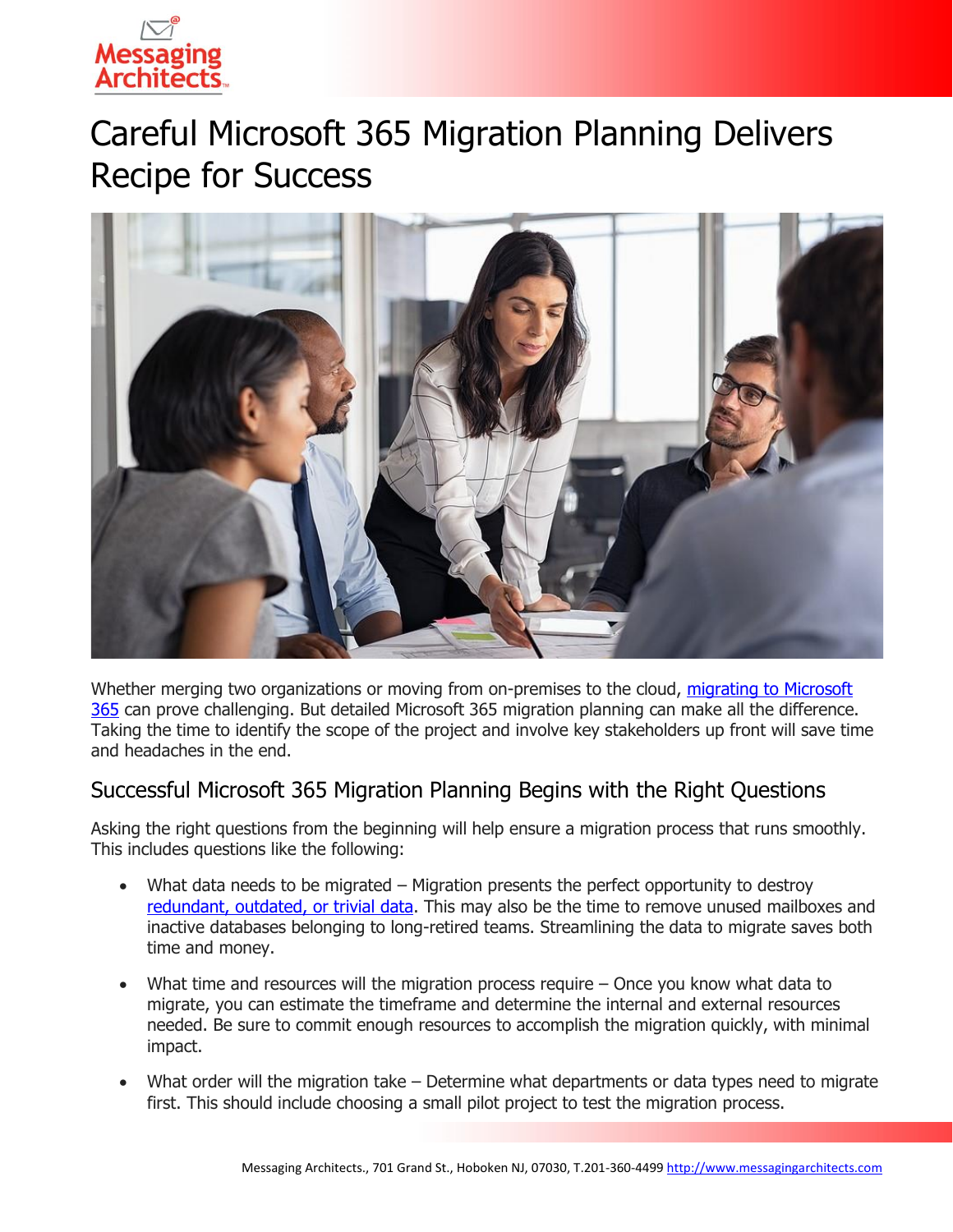

- How will the migration process impact end users Will there be downtime when users cannot access email or other critical systems and documents? Will users need to log out? Finally, what training will end users require to navigate the system and use new features efficiently?
- Do existing policies still make sense  $-$  In addition to discarding outdated data, migration also presents an opportunity to review records management and security policies and update them as necessary.



## Involve the Right People

Asking the right questions necessarily means involving the right people. IT staff need to be heavily involved in any migration process. However, to correctly determine what data needs to be migrated and what factors require consideration, other stakeholders also need a seat at the planning table.

For instance, a successful migration plan at a hospital should involve physician and nursing representatives, as well as HIPAA experts. Representatives from key areas can help ensure that the right data comes across in the proper structure. They will also provide valuable input regarding timing constraints and end user training needs.

### Plan for Security and Regulatory Compliance

Industry regulations and state privacy laws govern how organizations treat critical data, including email and document storage. Consequently, organizations need to ensure that migration happens in accordance with those regulations, as [lack of compliance](https://messagingarchitects.com/compliance-and-data-security-audits/) can prove costly.

For instance, privacy laws such as HIPAA determine document retention periods. This will affect what data comes over in the migration and what data is destroyed prior to the move. Additionally,